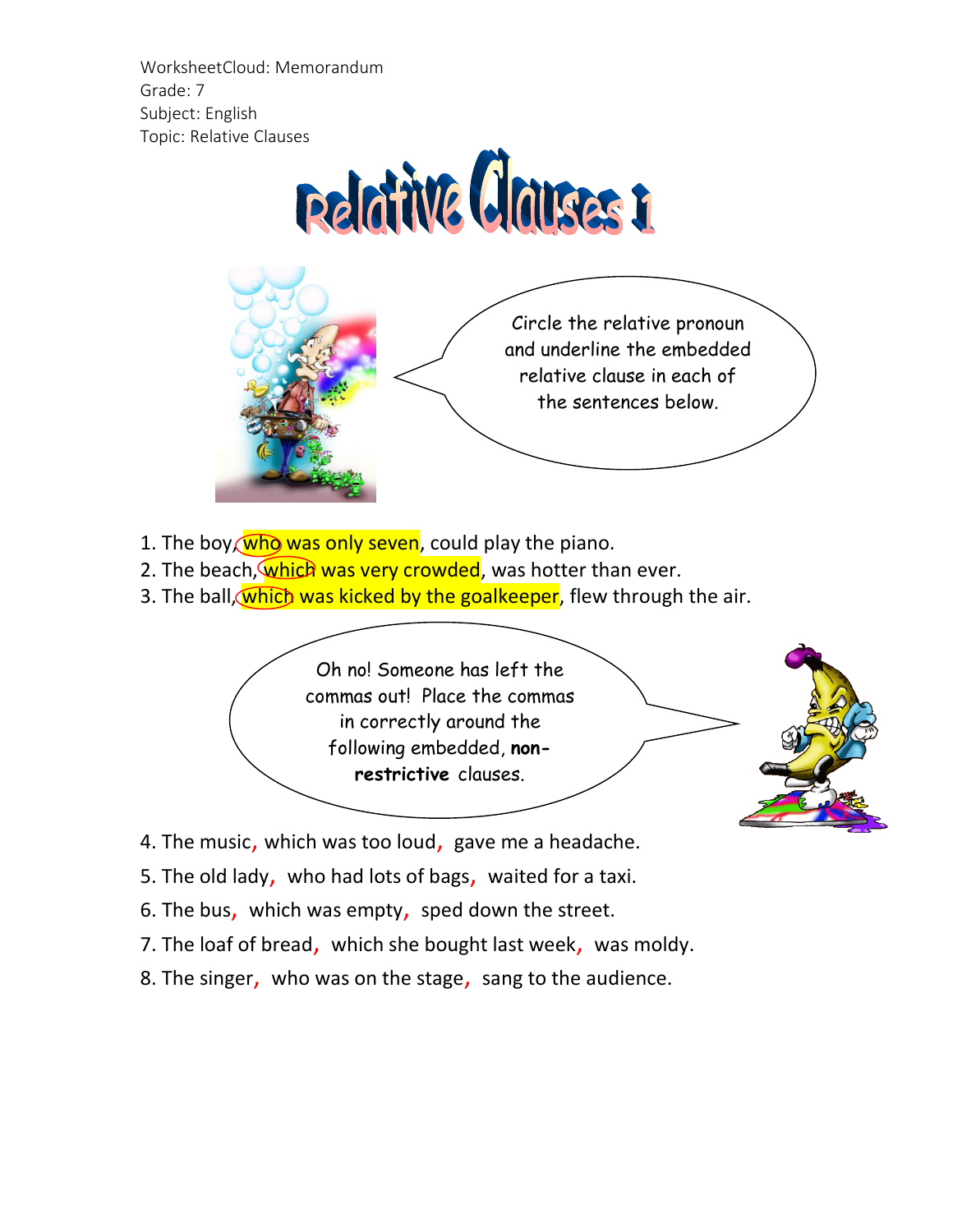WorksheetCloud: Memorandum Grade: 7 Subject: English Topic: Relative Clauses



9. The child, who was lost, was crying in the supermarket.

10. The aeroplane, which was full of passengers, was landing at the airport.

11. The people queued to buy the latest toy, that had just been released.



## Many acceptable options. E.G:

- 12. The music, which I did not like, gave me a headache.
- 13. The astronaut climbed into the space rocket that was ready for take-off.
- 14. The ants built their colony, which extended far underground.
- 15. The elderly man, who walked with a cane, struggled across the road.